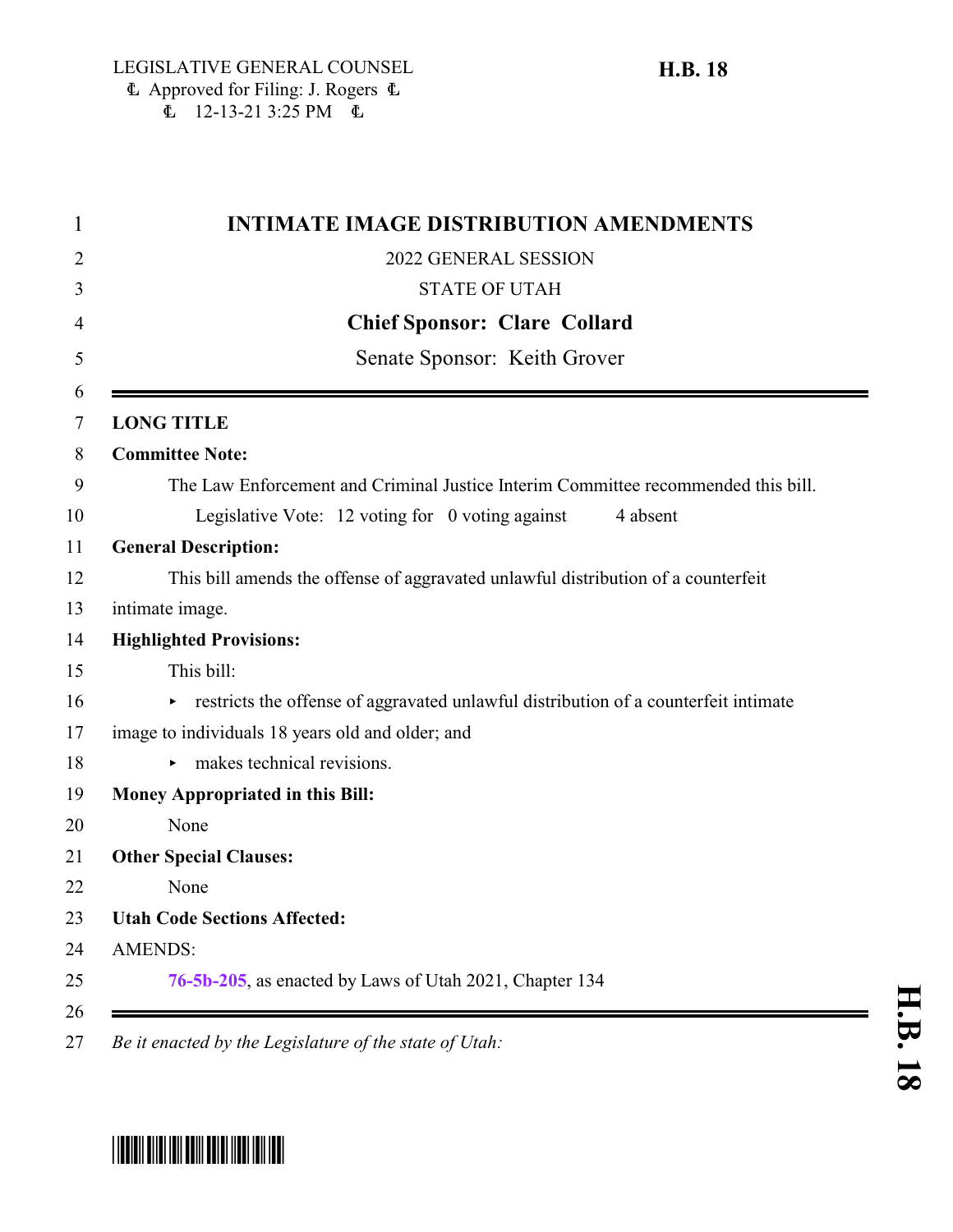<span id="page-1-0"></span>**H.B. 18 12-13-21 3:25 PM**

| 28 | Section 1. Section <b>76-5b-205</b> is amended to read:                                            |
|----|----------------------------------------------------------------------------------------------------|
| 29 | 76-5b-205. Unlawful distribution of a counterfeit intimate image -- Penalty.                       |
| 30 | $(1)$ As used in this section:                                                                     |
| 31 | (a) "Child" means an individual under [the age of] 18 years old.                                   |
| 32 | (b) "Counterfeit intimate image" means any visual depiction, photograph, film, video,              |
| 33 | recording, picture, or computer or computer-generated image or picture, whether made or            |
| 34 | produced by electronic, mechanical, or other means, that has been edited, manipulated, or          |
| 35 | altered to depict the likeness of an identifiable individual and purports to, or is made to appear |
| 36 | to, depict that individual's:                                                                      |
| 37 | (i) exposed human male or female genitals or pubic area, with less than an opaque                  |
| 38 | covering;                                                                                          |
| 39 | (ii) a female breast with less than an opaque covering, or any portion of the female               |
| 40 | breast below the top of the areola; or                                                             |
| 41 | (iii) the individual engaged in any sexually explicit conduct or simulated sexually                |
| 42 | explicit conduct.                                                                                  |
| 43 | (c) "Distribute" means the same as that term is defined in Section $76-5b-203$ .                   |
| 44 | (d) "Sexually explicit conduct" means the same as that term is defined in Section                  |
| 45 | $76 - 5b - 203$                                                                                    |
| 46 | (e) "Simulated sexually explicit conduct" means the same as that term is defined in                |
| 47 | Section 76-5b-203.                                                                                 |
| 48 | (2) An actor commits the offense of unlawful distribution of a counterfeit intimate                |
| 49 | image if the actor knowingly or intentionally distributes a counterfeit intimate image that the    |
| 50 | actor knows or should reasonably know would cause a reasonable person to suffer emotional or       |
| 51 | physical distress or harm, if:                                                                     |
| 52 | (a) the actor has not received consent from the depicted individual to distribute the              |
| 53 | counterfeit intimate image; and                                                                    |
| 54 | (b) the counterfeit intimate image was created or provided by the actor without the                |
| 55 | knowledge and consent of the depicted individual.                                                  |
| 56 | (3) An [individual] actor who is 18 years old or older commits aggravated unlawful                 |
| 57 | distribution of a counterfeit intimate image if, in committing the offense described in            |
| 58 | Subsection (2), the individual depicted in the counterfeit intimate image is a child.              |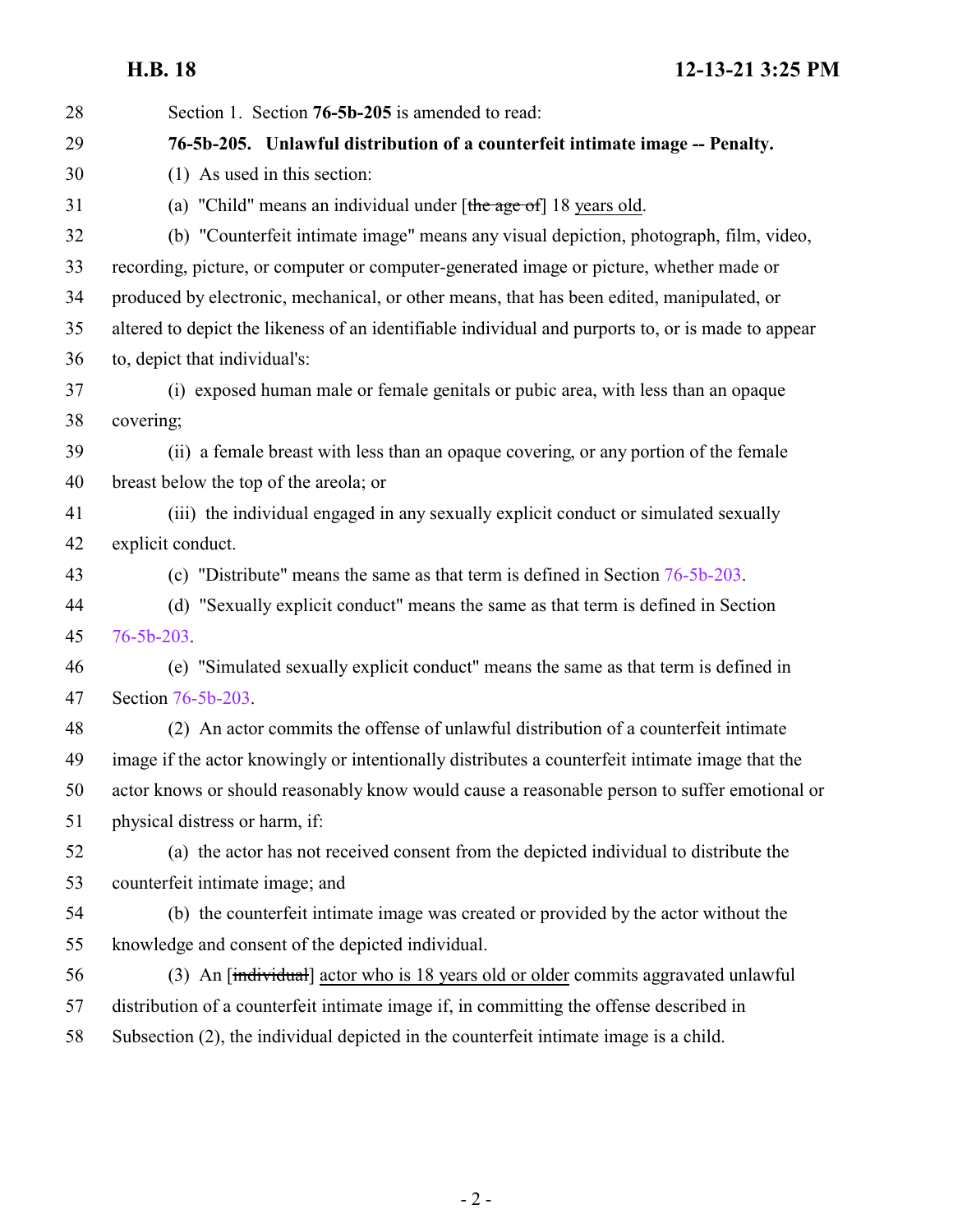## **12-13-21 3:25 PM H.B. 18**

| 59 | (4) This section does not apply to:                                                               |
|----|---------------------------------------------------------------------------------------------------|
| 60 | (a) (i) lawful practices of law enforcement agencies;                                             |
| 61 | (ii) prosecutorial agency functions;                                                              |
| 62 | (iii) the reporting of a criminal offense;                                                        |
| 63 | (iv) court proceedings or any other judicial proceeding; or                                       |
| 64 | (v) lawful and generally accepted medical practices and procedures;                               |
| 65 | (b) a counterfeit intimate image if the individual [portrayed] depicted in the image              |
| 66 | voluntarily allows public exposure of the image;                                                  |
| 67 | (c) a counterfeit intimate image that is portrayed in a lawful commercial setting; or             |
| 68 | (d) a counterfeit intimate image that is related to a matter of public concern or interest        |
| 69 | or protected by the First Amendment to the United States Constitution or Article I, Sections 1    |
| 70 | and 15 of the Utah Constitution.                                                                  |
| 71 | (5) (a) This section does not apply to an Internet service provider or interactive                |
| 72 | computer service, as defined in 47 U.S.C. Sec. $230(f)(2)$ , a provider of an electronic          |
| 73 | communications service as defined in 18 U.S.C. Sec. 2510, a telecommunications service,           |
| 74 | information service, or mobile service as defined in 47 U.S.C. Sec. 153, including a              |
| 75 | commercial mobile service as defined in 47 U.S.C. Sec. 332(d), or a cable operator as defined     |
| 76 | in 47 U.S.C. Sec. 522, if:                                                                        |
| 77 | (i) the distribution of a counterfeit intimate image by the Internet service provider             |
| 78 | occurs only incidentally through the provider's function of:                                      |
| 79 | (A) transmitting or routing data from one person to another person; or                            |
| 80 | (B) providing a connection between one person and another person;                                 |
| 81 | (ii) the provider does not intentionally aid or abet in the distribution of the counterfeit       |
| 82 | intimate image; and                                                                               |
| 83 | (iii) the provider does not knowingly receive from or through a person who distributes            |
| 84 | the counterfeit intimate image a fee greater than the fee generally charged by the provider, as a |
| 85 | specific condition for permitting the person to distribute the counterfeit intimate image.        |
| 86 | (b) This section does not apply to a hosting company, as defined in Section                       |
| 87 | 76-10-1230, if:                                                                                   |
| 88 | (i) the distribution of a counterfeit intimate image by the hosting company occurs only           |
| 89 | incidentally through the hosting company's function of providing data storage space or data       |